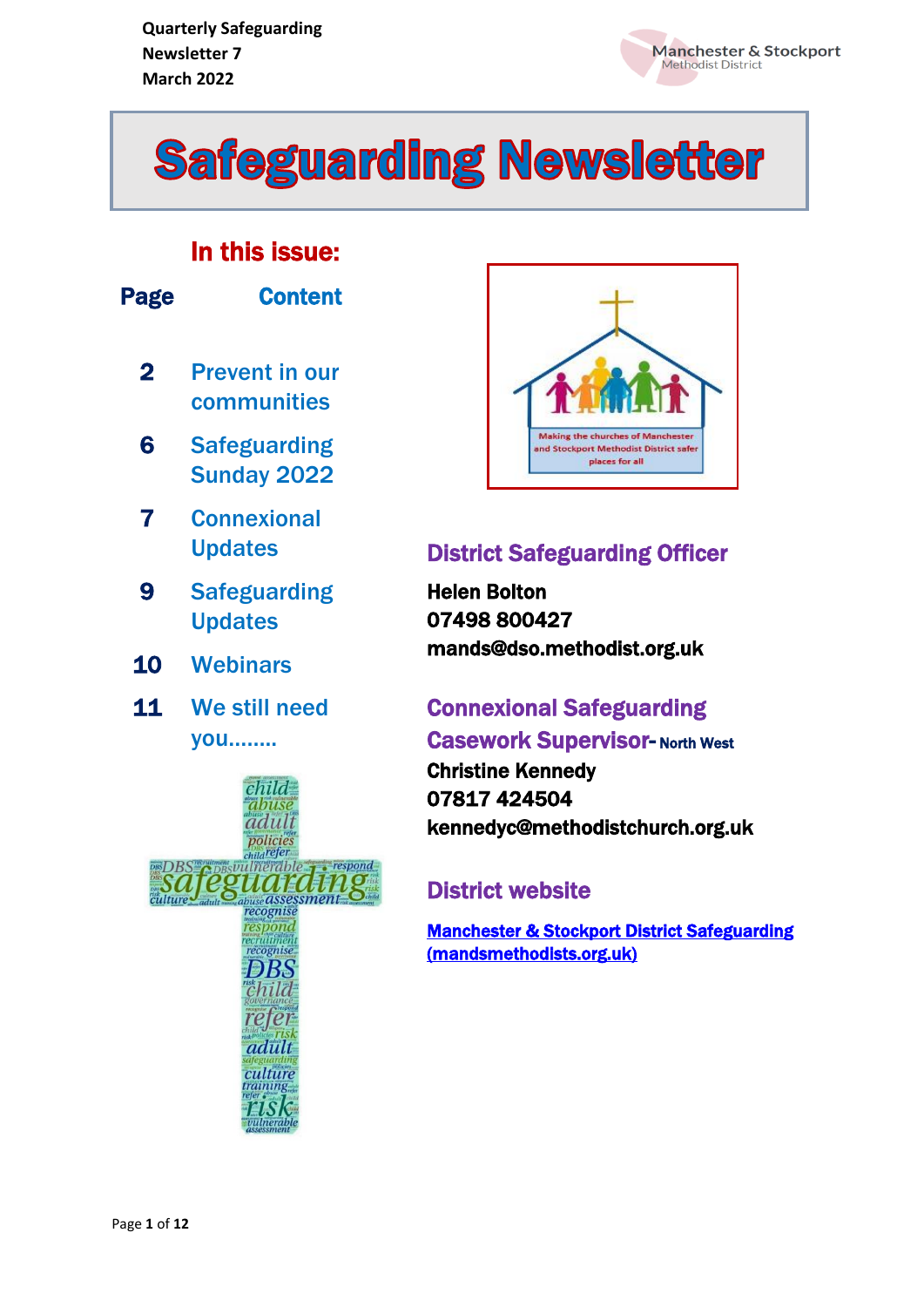

# **Prevent in our communities**



### So what's it all about?

Prevent is part of the Government's national counter-terrorism strategy, which aims to stop people becoming terrorists or supporting terrorism before they get involved in criminal activity. It is designed to stop terrorism regardless of ideology or cause.

There are many factors that can make someone vulnerable to radicalisation. They can apply to any age, social class, religion, ethnic or educational background.

#### It is a 4-stage process

- 1. *Pre-radical* the person joins or identifies with a group or organisation
- 2. *Self-identify* the person believes and accepts the beliefs and views held by the group or organisation
- 3. *Indoctrination* the person is groomed by the group or organisation pulling them further down the pathway
- 4. *Terrorism* the person becomes involved in committing terrorist acts

#### Signs and Vulnerabilities

- Being influenced/ controlled by a group
- An obsessive or angry for change/something to be done
- Personal crisis
- Spending more time online, sharing extreme views on social media
- Need for belonging/identity/meaning
- Looking to blame others
- Desire for status/ need to dominate
- Mental health issues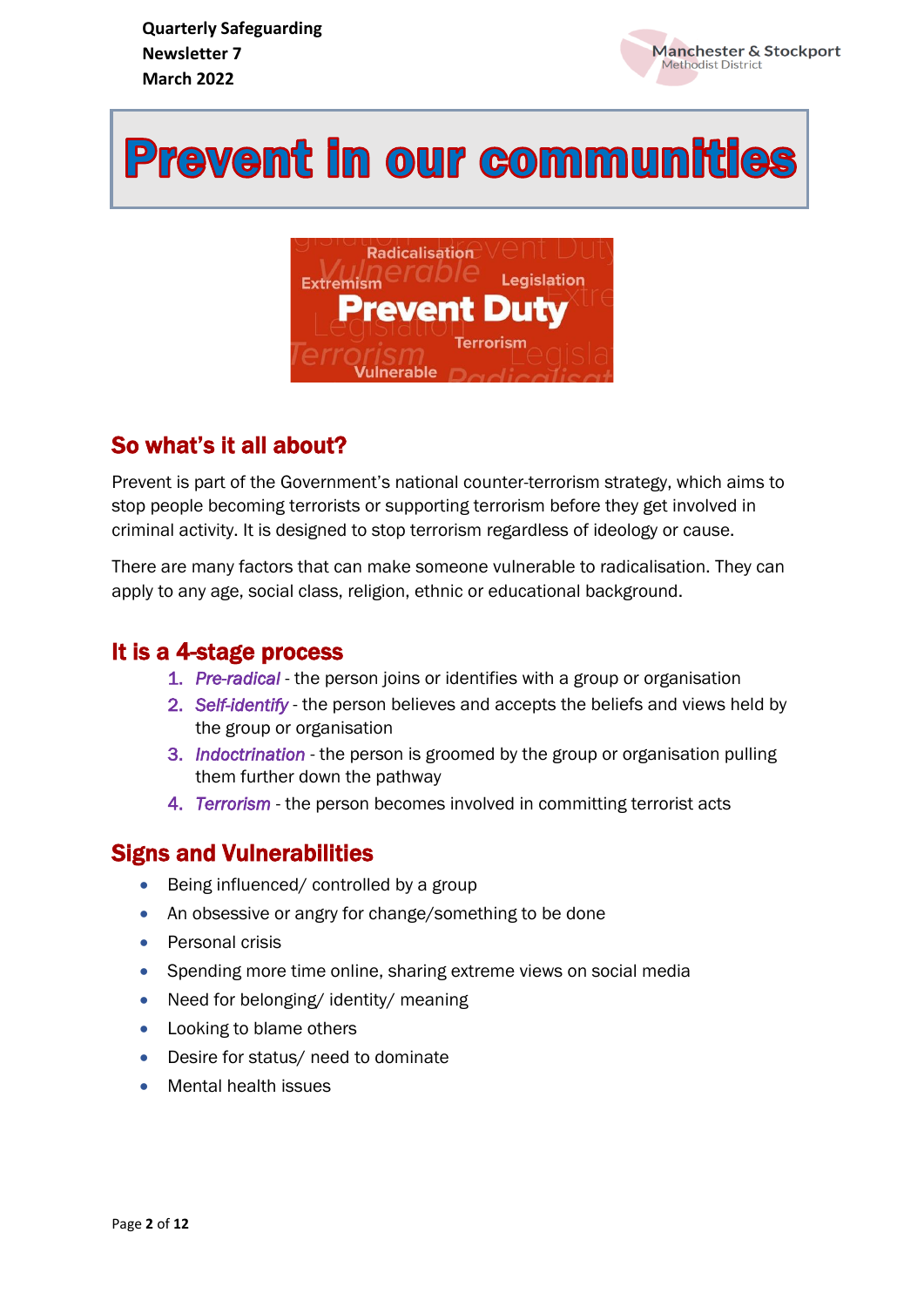

#### Behaviours might include:

- a change in behaviour
- changing their circle of friends
- isolating themselves from family and friends
- a sudden disrespectful attitude towards others
- increased levels of anger
- increased secretiveness, especially around internet use
- accessing extremist material online
- using extremist or hate terms to exclude others or incite violence
- writing or creating artwork promoting violent extremist messages

#### What is extremism?

It is holding ideas or beliefs that most people consider unreasonable or unacceptable. For example, it may take the form of religious extremism

#### So what is religious extremism?

For some people their faith is so important to them that they feel justified in acting in extreme ways in order to try and make others share the same beliefs as them.

This can be a result of:

- their interpretation of their religious holy book
- the belief that they will be rewarded for it in this life or an afterlife
- being influenced by others
- they believe that they are doing it for God

#### What is radicalisation?

It is the process through which someone comes to support or be involved in extremist ideologies. For example, it may take the form of extreme far right radicalisation.

#### And what is Extreme Far Right Radicalisation?

This occurs where groups or individuals who plan or commit serious criminal activity are motivated by a political or ideological viewpoint such as extreme nationalism, Neo-Nazism, anti-Semitism.

It is predicted that a mixture of political distrust, the impact of the pandemic and the associated growth in conspiracy and anti-authority beliefs, and the cost-of-living crisis has created fertile ground for the growth of right-wing ideas.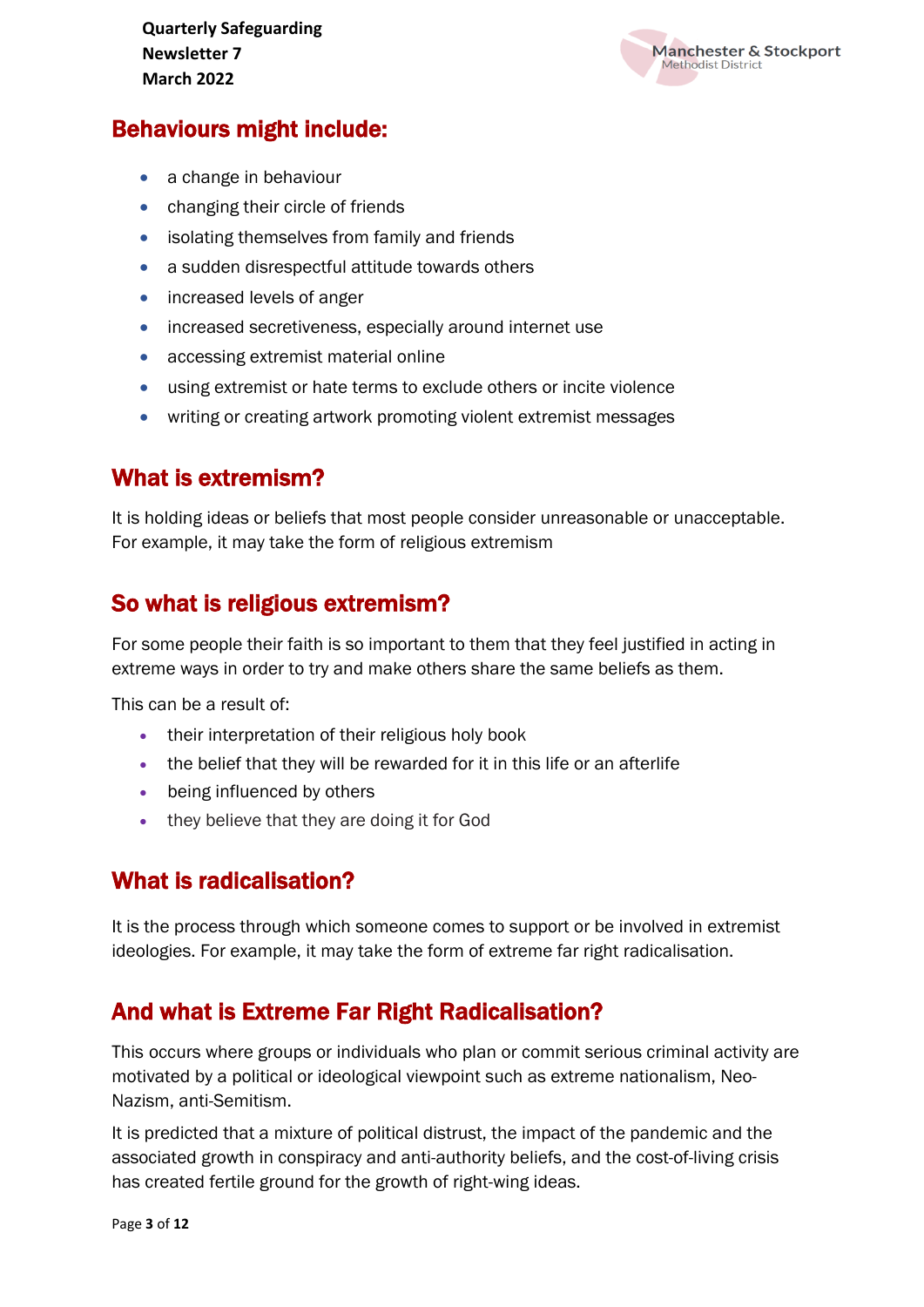For the first time, in the year April 2020 to March 2021, extreme right-wing ideology has overtaken Islamism as the biggest cause of referrals to the Government's antiradicalisation programme.

> There is not much difference between Islamist extremism and Extreme Right Wing. The mind-set is the same, one uses racism to despise groups and the other uses religion to despise groups.

> > *W. Joseph, Intervention Provider*

- be aware of any undesirable influences online and offline.
- keep an eye out for any changes big or small that are taking place more often
- have a that conversation with the person you're worried about, even when it's hard to know where to start or what to say.
- trust your instincts and if you're worried seek help and advice.
- speak to other people you trust like schools, church or circuit safeguarding officer or minister about your concerns.
- act early and report, so the person can be supported to move away from extremism.

#### How do we report?

[Report terrorist or extremist content](https://act.campaign.gov.uk/)  online – [Action Counters Terrorism](https://act.campaign.gov.uk/)  [\(campaign.gov.uk\)](https://act.campaign.gov.uk/)

Telephone 0800 789321

#### Do Don't

**Manchester & Stockport** 

Methodist District

- keep your worries to yourself.
- think you can't make a difference you can by acting early and sharing your concerns.
- leave things. If you're concerned seek help.
- be afraid to contact specialist police officers in confidence

**HM** Government

发系

for England and Wales

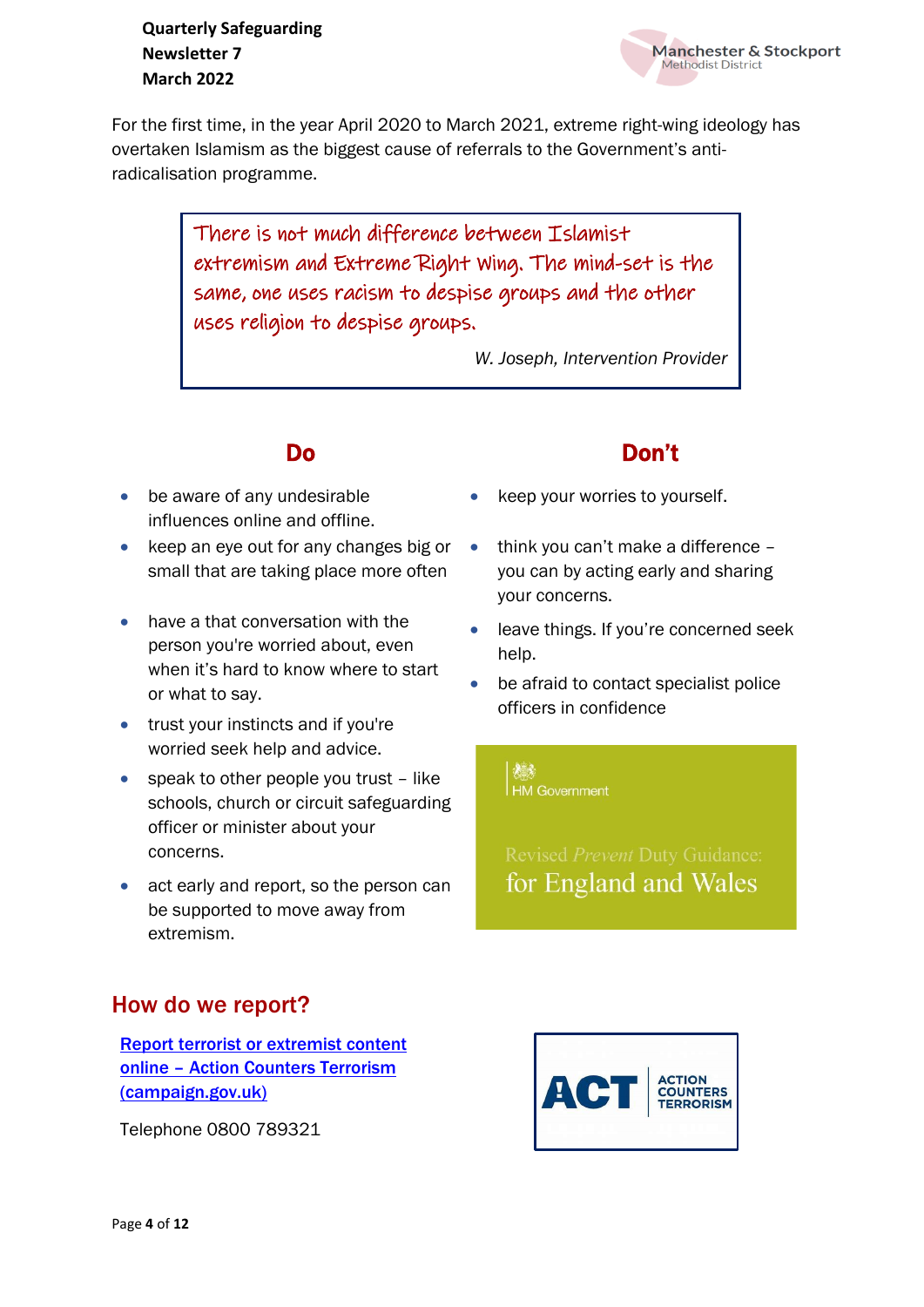

#### Want to see a video?



[BRAVE | A Film To Build Resilience](https://www.connectfutures.org/films/brave-a-film-to-build-resilience-against-violence-and-extremism/)  [Against Violence And Extremism -](https://www.connectfutures.org/films/brave-a-film-to-build-resilience-against-violence-and-extremism/) **[ConnectFutures](https://www.connectfutures.org/films/brave-a-film-to-build-resilience-against-violence-and-extremism/)** 

**Build Resilience Against**  Violence & Extremism

#### More Information

Prevent duty guidance - Statutory guidance

*Last updated 1 April 2021*

Home Office Factsheet: Prevent and Channel – 2021

Counter Terrorism Policing: What We Do - [Prevent | Counter Terrorism Policing](https://www.counterterrorism.police.uk/what-we-do/prevent/) Prevent

Safeguarding Against Harmful Radicalisation – Prevent

#### PowerPoint Presentation

**ConnectFutures:** works with young people, practitioners and communities to increase knowledge, resilience and confidence in preventing extremism and serious violence, challenging hate, and promoting equality and justice.

[Prevent duty guidance -](https://www.gov.uk/government/publications/prevent-duty-guidance) GOV.UK [\(www.gov.uk\)](https://www.gov.uk/government/publications/prevent-duty-guidance)

[FACTSHEET: Prevent and Channel -](https://homeofficemedia.blog.gov.uk/2021/10/18/factsheet-prevent-and-channel-2021/) 2021 - [Home Office in the media \(blog.gov.uk\)](https://homeofficemedia.blog.gov.uk/2021/10/18/factsheet-prevent-and-channel-2021/)



#### [ConnectFutures -](https://www.connectfutures.org/) ConnectFutures

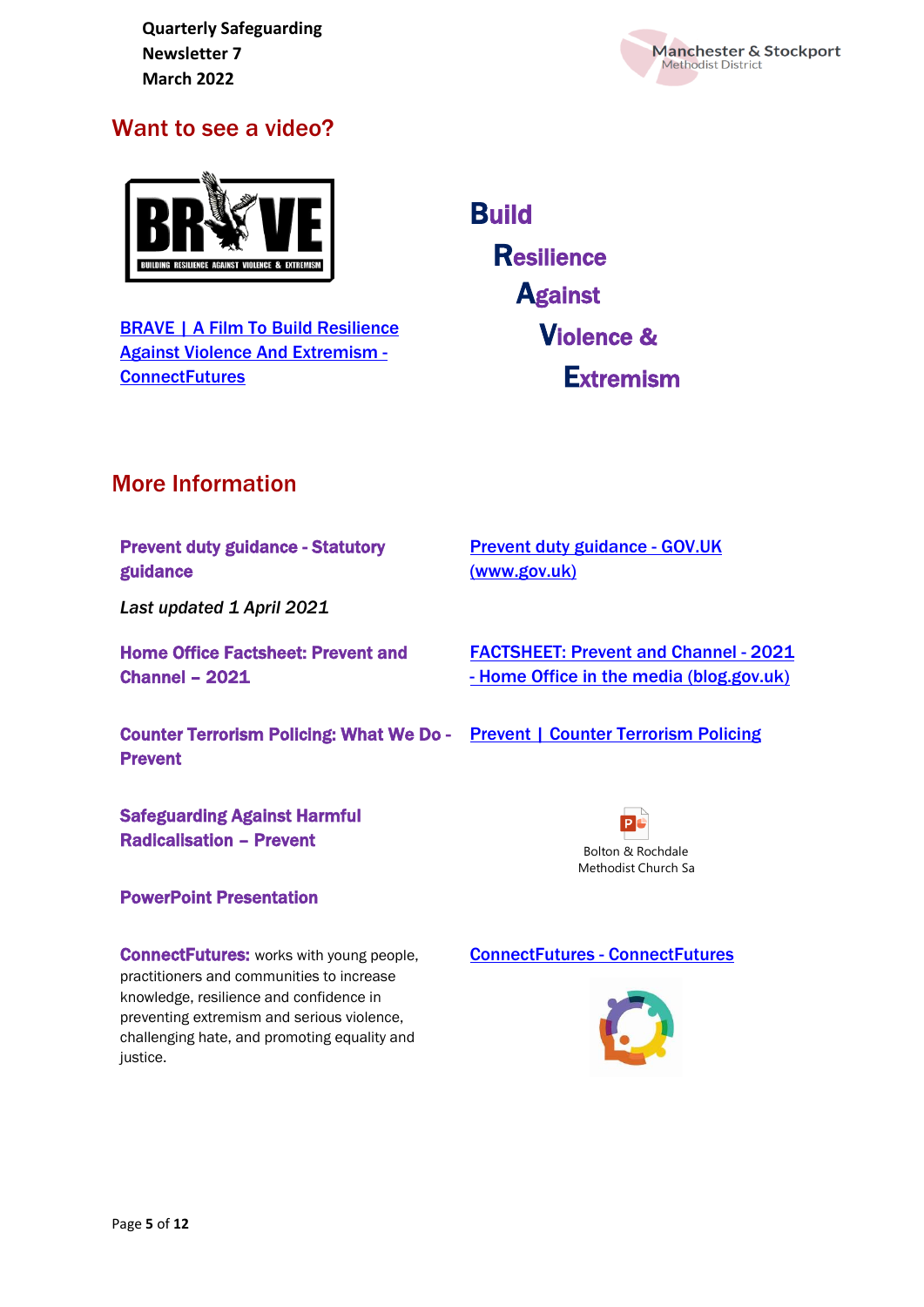

**Safeguarding Sunday 2022** 

Safeguarding Sunday 20<sup>th</sup> November 2022



Having a specific Sunday every year that turn the spotlight on safeguarding helps churches and circuits to:

- reinforce that protecting vulnerable people is at the heart of the Christian message
- create an opportunity to show our communities that we take this responsibility seriously
- celebrate and thank all our volunteers who support in this most vital aspect of church life.

And so we would like to encourage as many of our churches to use their regular Sunday worship to explore together what safer places look like, and to thank all those working so hard to make our churches safer for all.

Whether you can give just five minutes, or can devote your whole service there are lots of free resources available at

#### [Safeguarding Sunday resource pack \(thirtyoneeight.org\)](https://thirtyoneeight.org/news-and-events/safeguarding-sunday/resource-pack/)

including:

- Films and animations
- Prayers and liturgy
- Preaching notes
- Childrens activity sheets
- Hymns and songs

#### How do we explore this?

Have a look at [Safeguarding](https://thirtyoneeight.org/news-and-events/safeguarding-sunday/) [Sunday \(thirtyoneeight.org\)](https://thirtyoneeight.org/news-and-events/safeguarding-sunday/)

 Register Download your free resource pack Join in

*'Speak out on behalf of the voiceless, and for the rights of all who are vulnerable.'*

*Proverbs 31:8*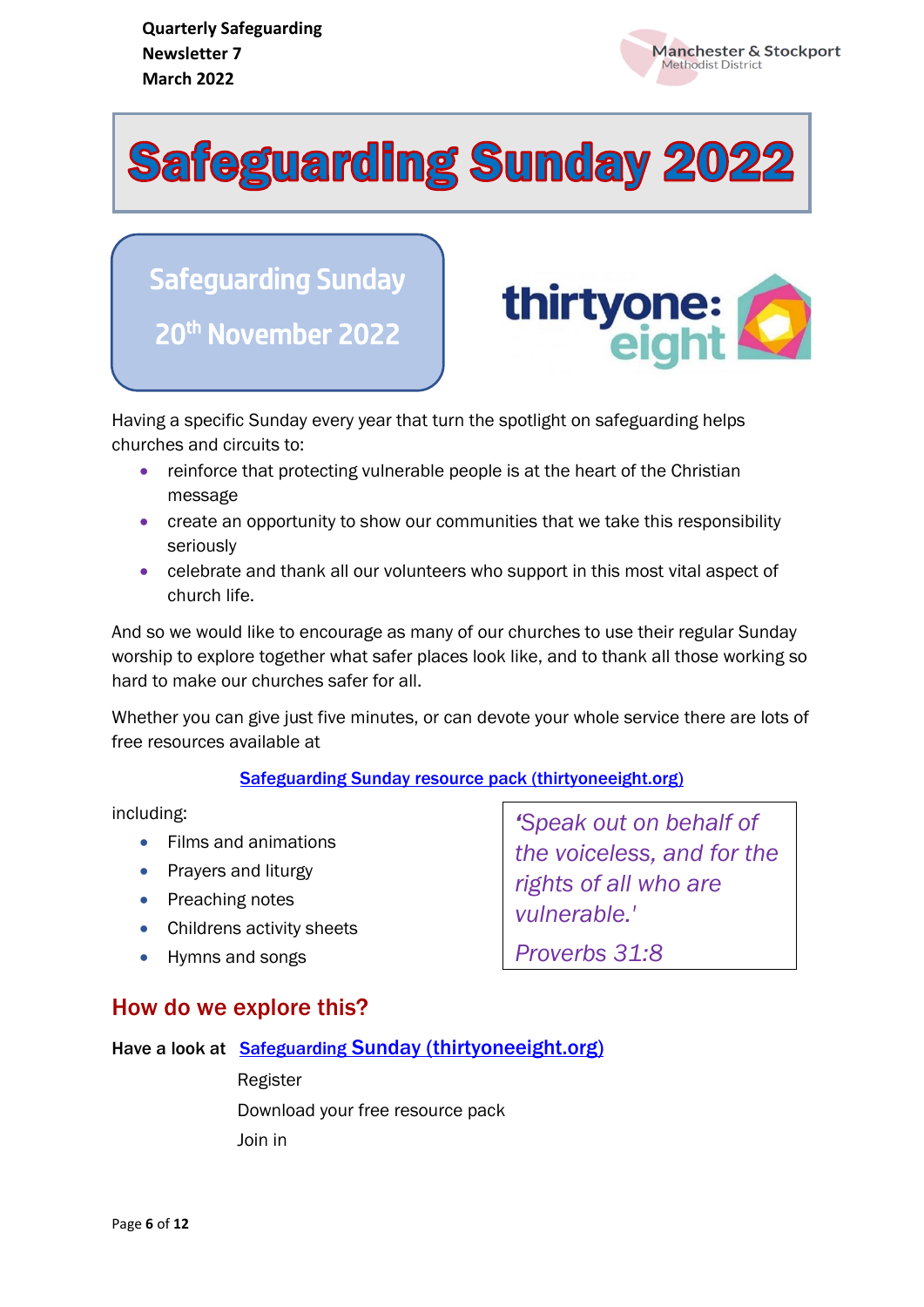

# **Commexional Updates**

## Policy Updates

#### DSG Standards and Criteria

The DSG Standards and Criteria developed by a group of DSG Chairs have been approved by the Safeguarding Committee and Methodist Council.

These are now incorporated into the main safeguarding policy document in appendix XI and are available online

[Policies and guidance \(methodist.org.uk\)](https://www.methodist.org.uk/safeguarding/policies-procedure-and-information/policies-and-guidance/)

#### Level of DBS checks for Trustees

Previous practice guidance published in 2018 recommended that 'a minimum of three checks should always be undertaken: the safeguarding lead person and two stewards. For the other members, the meeting can decide on what checks are appropriate. It would not normally be deemed necessary to require checks from all the trustees.

This minimum is no longer stated in the policy as it is for local churches to decide how many checks are necessary based on their individual circumstances. It still remains the case that it is not necessary or proportionate to check all trustees.

### Updated Forms

#### Church Safeguarding Concern Form

There is an updated Church Safeguarding Concern form template on the website.

[Safeguarding Concern Forms \(methodist.org.uk\)](https://www.methodist.org.uk/safeguarding/policies-procedure-and-information/forms/safeguarding-concern-forms/)

This can be adapted for local use.

#### Model Church Safeguarding Policy

This was updated in February 2022 and can be found on the website

[Policies and guidance \(methodist.org.uk\)](https://www.methodist.org.uk/safeguarding/policies-procedure-and-information/policies-and-guidance/)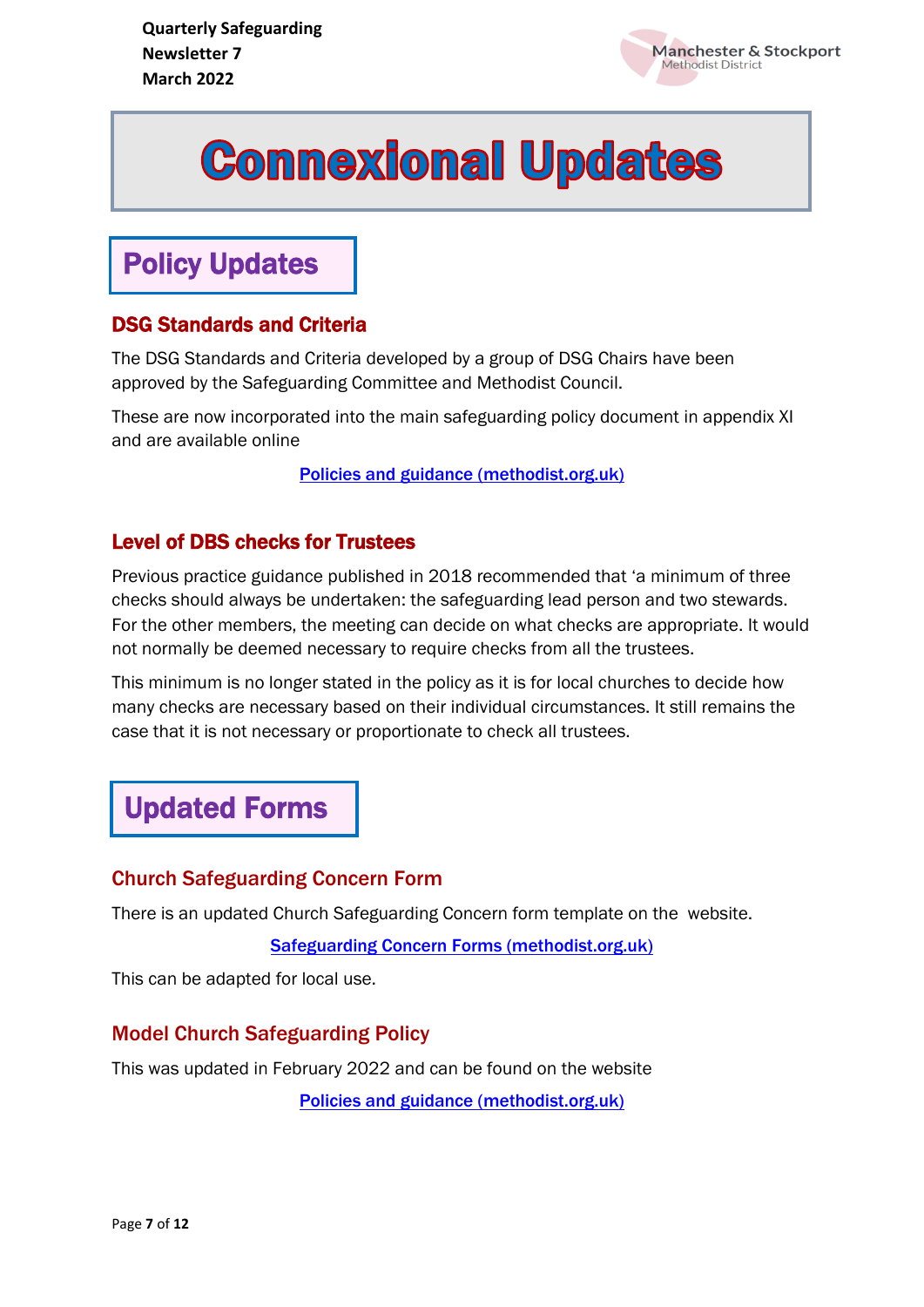

#### Exemption from DBS and training

All ministers and local preachers are required to have an appropriate DBS check, provided that they are capable of preaching or carrying out pastoral ministry. Where a minister or local preacher is no longer able to carry out ministry, they may apply for an exemption by completing the appropriate exemption form.

New forms have been produced for both ministers and local preachers which now also include exemption from training, include information sheets and allow for re-instatement.

[DBS Exemption forms for ministers and local preachers \(methodist.org.uk\)](https://www.methodist.org.uk/safeguarding/safer-recruitment-including-dbspvg-ddc-forms-policy-and-guidance-documents/forms/dbs-exemption-forms-for-ministers-and-local-preachers/) 

# IICSA Update

Following the publication of the recommendations of the Independent Inquiry into Child Sexual Abuse (IICSA) into Child Protection within Religious Organisations and Settings plans are under way to develop a system of internal audit of all Methodists Districts by the Safeguarding Committee.

These audits are likely to commence in the autumn of this year in pilot Districts, and Bolton & Rochdale will be audited within the proposed four yearly cycle.

The Methodist Church's response can be found here

[Recommendations -](https://www.iicsa.org.uk/recommendations/recommendations-child-protection-religious-organisations-and-settings) Child [protection in religious](https://www.iicsa.org.uk/recommendations/recommendations-child-protection-religious-organisations-and-settings)  [organisations and settings |](https://www.iicsa.org.uk/recommendations/recommendations-child-protection-religious-organisations-and-settings)  [IICSA Independent Inquiry into](https://www.iicsa.org.uk/recommendations/recommendations-child-protection-religious-organisations-and-settings)  [Child Sexual Abuse](https://www.iicsa.org.uk/recommendations/recommendations-child-protection-religious-organisations-and-settings)

[mc22-52-audit-of-safeguarding](https://www.methodist.org.uk/media/25051/mc22-52-audit-of-safeguarding-practice-jb_jrh-revised.pdf)[practice-jb\\_jrh-revised.pdf](https://www.methodist.org.uk/media/25051/mc22-52-audit-of-safeguarding-practice-jb_jrh-revised.pdf)  [\(methodist.org.uk\)](https://www.methodist.org.uk/media/25051/mc22-52-audit-of-safeguarding-practice-jb_jrh-revised.pdf)

[The Methodist Church's response](https://www.methodist.org.uk/safeguarding/latest-news/safeguarding-news/the-methodist-churchs-response-to-the-recommendations-of-the-independent-inquiry-into-child-sexual-abuse/)  [to the recommendations of the](https://www.methodist.org.uk/safeguarding/latest-news/safeguarding-news/the-methodist-churchs-response-to-the-recommendations-of-the-independent-inquiry-into-child-sexual-abuse/)  [independent inquiry into child](https://www.methodist.org.uk/safeguarding/latest-news/safeguarding-news/the-methodist-churchs-response-to-the-recommendations-of-the-independent-inquiry-into-child-sexual-abuse/)  [sexual abuse](https://www.methodist.org.uk/safeguarding/latest-news/safeguarding-news/the-methodist-churchs-response-to-the-recommendations-of-the-independent-inquiry-into-child-sexual-abuse/)

## The Inclusive Methodist Church

The Methodist Church is committed to 'Justice, Dignity and Solidarity' and believe that all people are uniquely made in the image of God, and we aim to live this out in the Church and in our communities.

Resources to help in this work which is a crucial part of the Gospel of God's love in Jesus Christ can now be found at:

[The Inclusive Methodist Church](https://www.methodist.org.uk/about-us/the-methodist-church/the-inclusive-methodist-church/)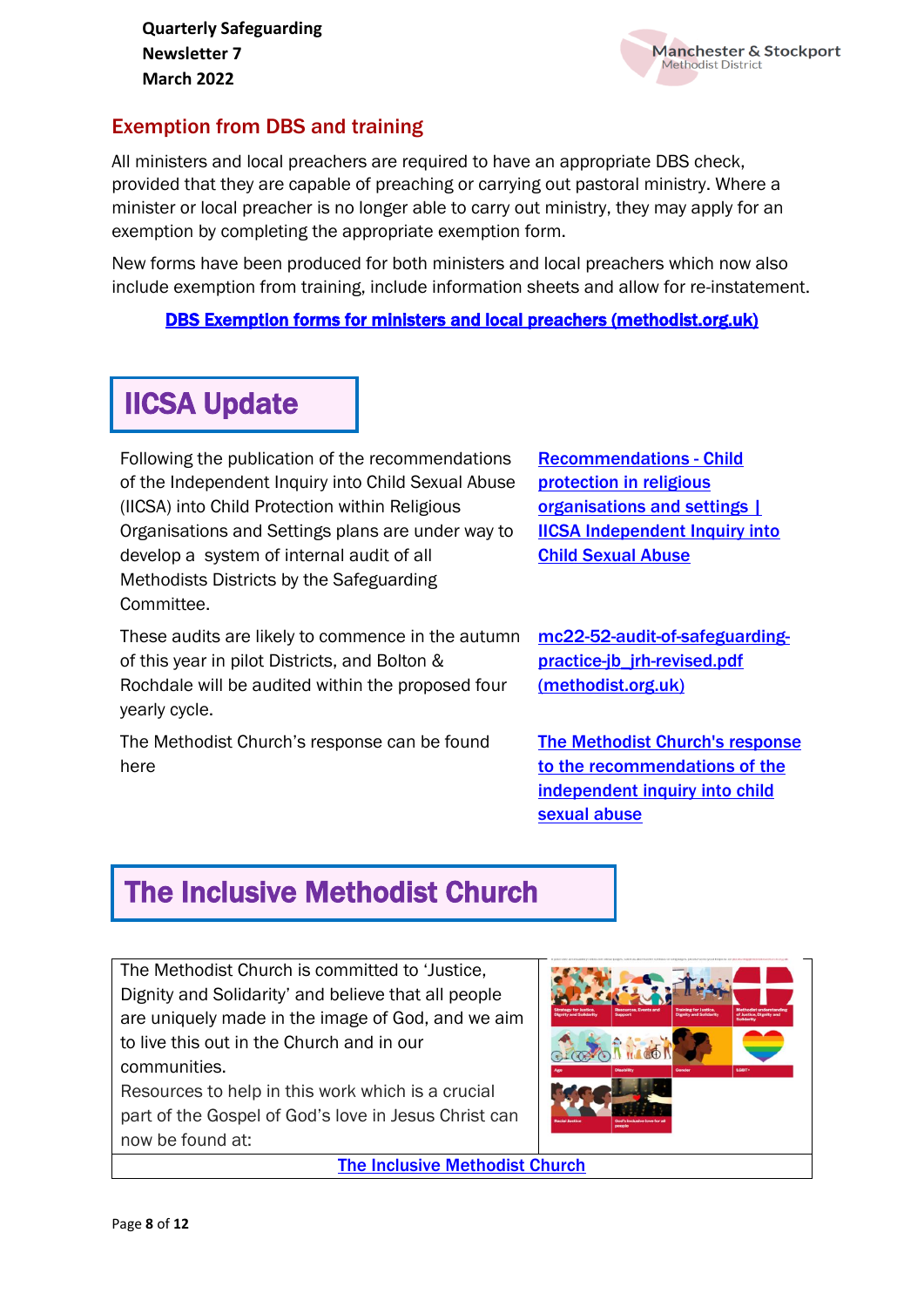



#### Free mental health courses online

This training can help our volunteers to better understand the needs of people with mental health problems, to be able to support those experiencing mental ill health and lead to gaining an accredited mental health certificate.

The five free courses available are:

- 1) Counselling Skills
- 2) Self-Harm and Suicide Awareness and Prevention
- 3) Awareness of Mental Health Problems
- 4) Children and Young People's Mental Health
- 5) Behaviours that Challenge in Children

#### Book

#### Sexual abuse within the church: assessment, intervention, and prevention

Chris Rush Burkey, Michael C. Braswell and John T. Whitehead, Abingdon: Routledge, 2022

This book provides insight into sex offenders within the church and explores a range of potential solutions and interventions. Chapters include:

- sex crimes and sex offenders in the church
- church leaders and parishioners as predators
- warning signs
- maintaining church security
- leadership prevention strategies
- the church's response to sex crime
- legal issues for the church
- also includes cases studies and discussion questions.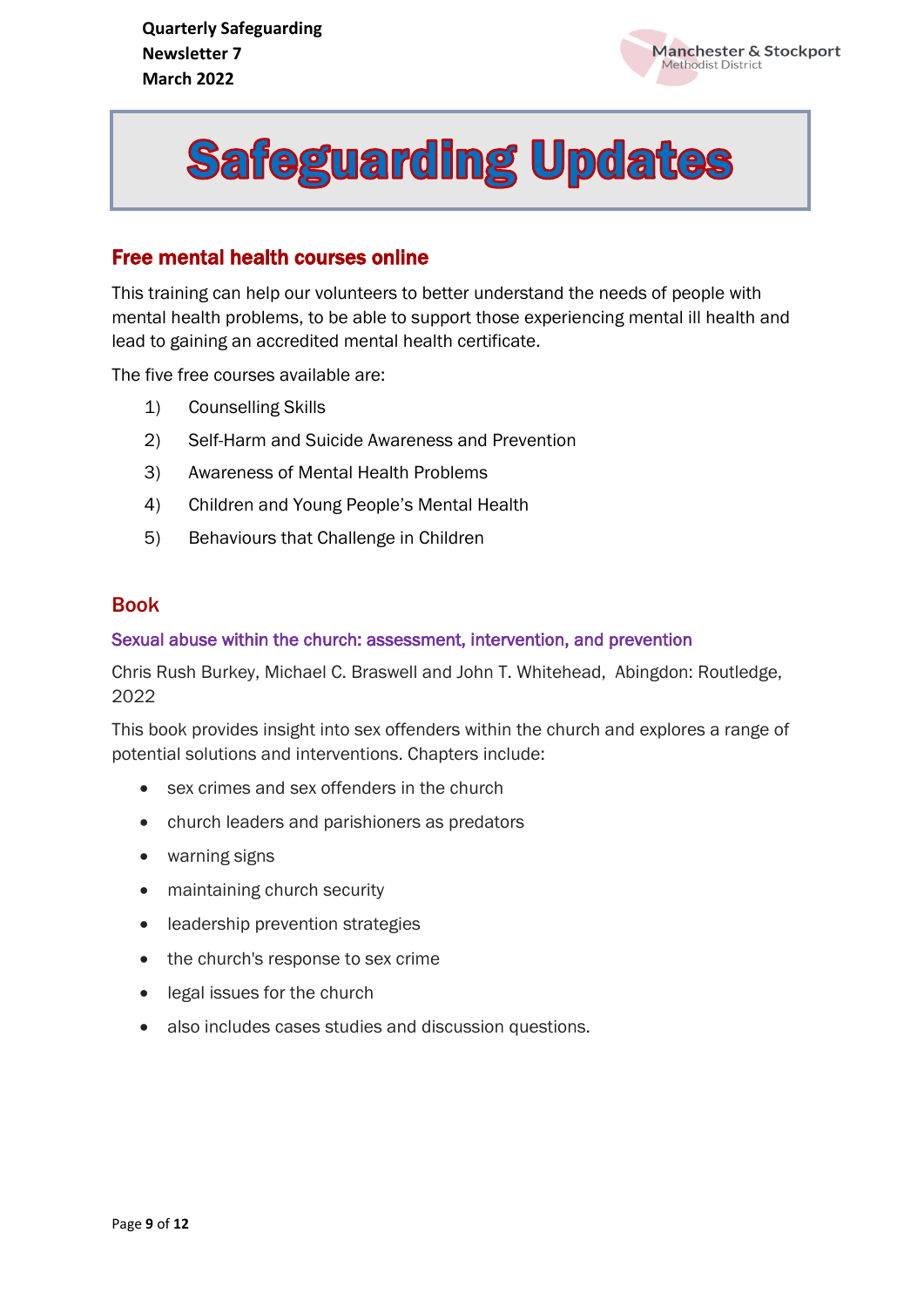

# **Webinars**

All webinars on the Methodist website can be found at: **[Webinars \(methodist.org.uk\)](https://www.methodist.org.uk/safeguarding/webinars/)** and include:

'Speaking Truth: Voices of Survivors of Child Abuse' Webinar Series

'The Church's Response to Survivors: From Stumbling Block to Stepping Stone' Webinar Series

A series of webinars from the Methodist Church around bullying

Domestic abuse

Making Our Churches More Dementia-Friendly

#### Other Webinars:

SCIE Webinar: Managing volunteers in faith-based organisations

Wednesday 20 April 2022 12:30 – 14:00

Leading on from safer [recruitment,](https://methodist-news.org.uk/BVI-7R9VP-WVDMPU-4Q0KQ3-1/c.aspx) once our volunteers are in role, it's important we manage them effectively to ensure they operate safely and in line with safeguarding policy. Often, it is only with the support of volunteers that we are able to fully deliver our services. They can bring such diverse levels of experience and skill; effective management can also enable us to retain and develop good volunteers. Read more [here.](https://methodist-news.org.uk/BVI-7R9VP-WVDMPU-4Q0KQ5-1/c.aspx)

Register in advance for this webinar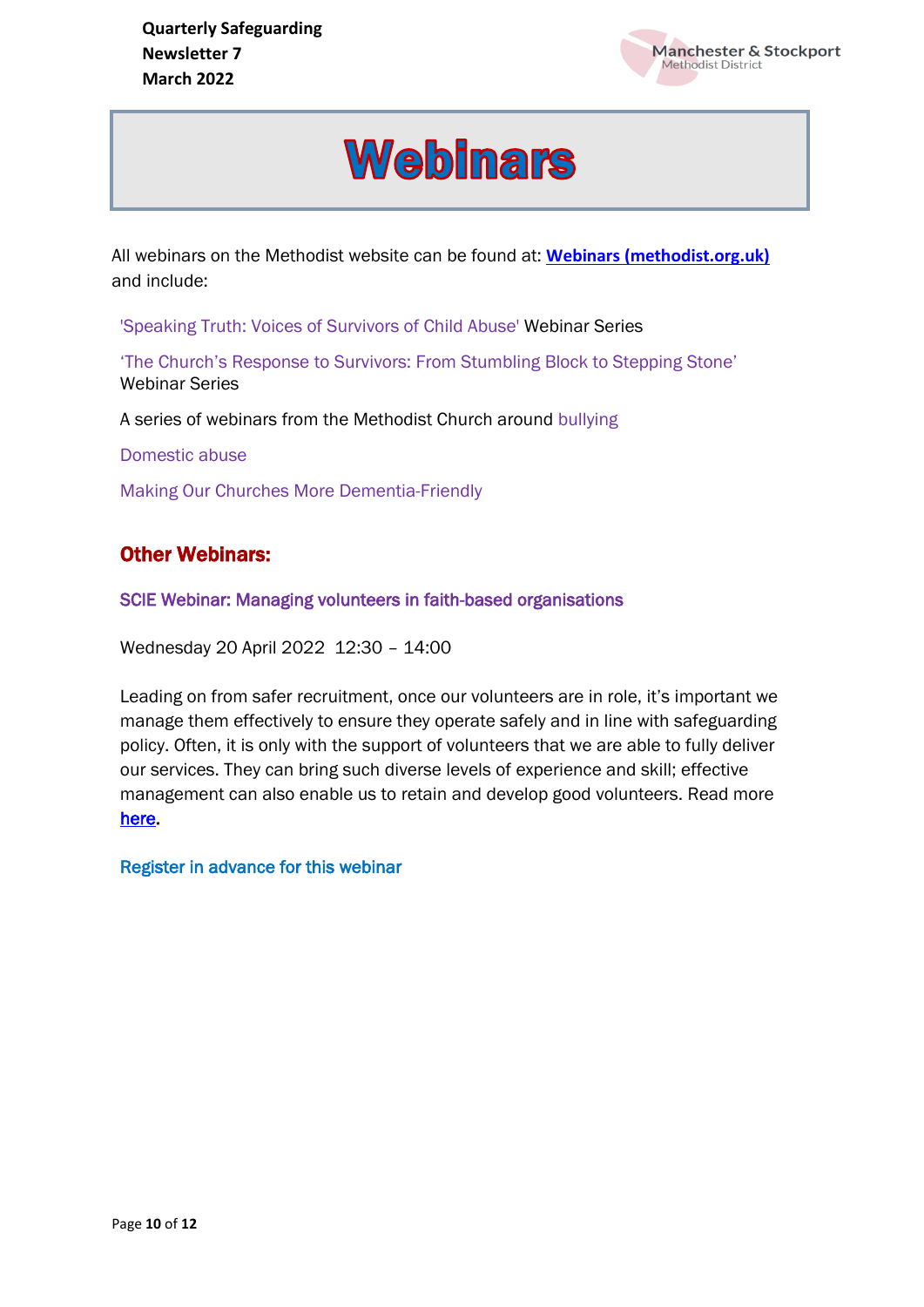

j



# **Would you consider joining our District Safeguarding Group?**

We are currently looking for:

New members from across the **District** 

#### A new secretary to the group

*This role requires no safeguarding experience, although you must be able to support the administration of the group e.g. by sending out the agenda and associated papers and taking minutes*

Would you like to help us to help us drive forward safeguarding activity within the District?

*Would you like to help influence the direction of travel?*

Could you volunteer to support this very important District activity?

*Then we would really love to hear from you!!*